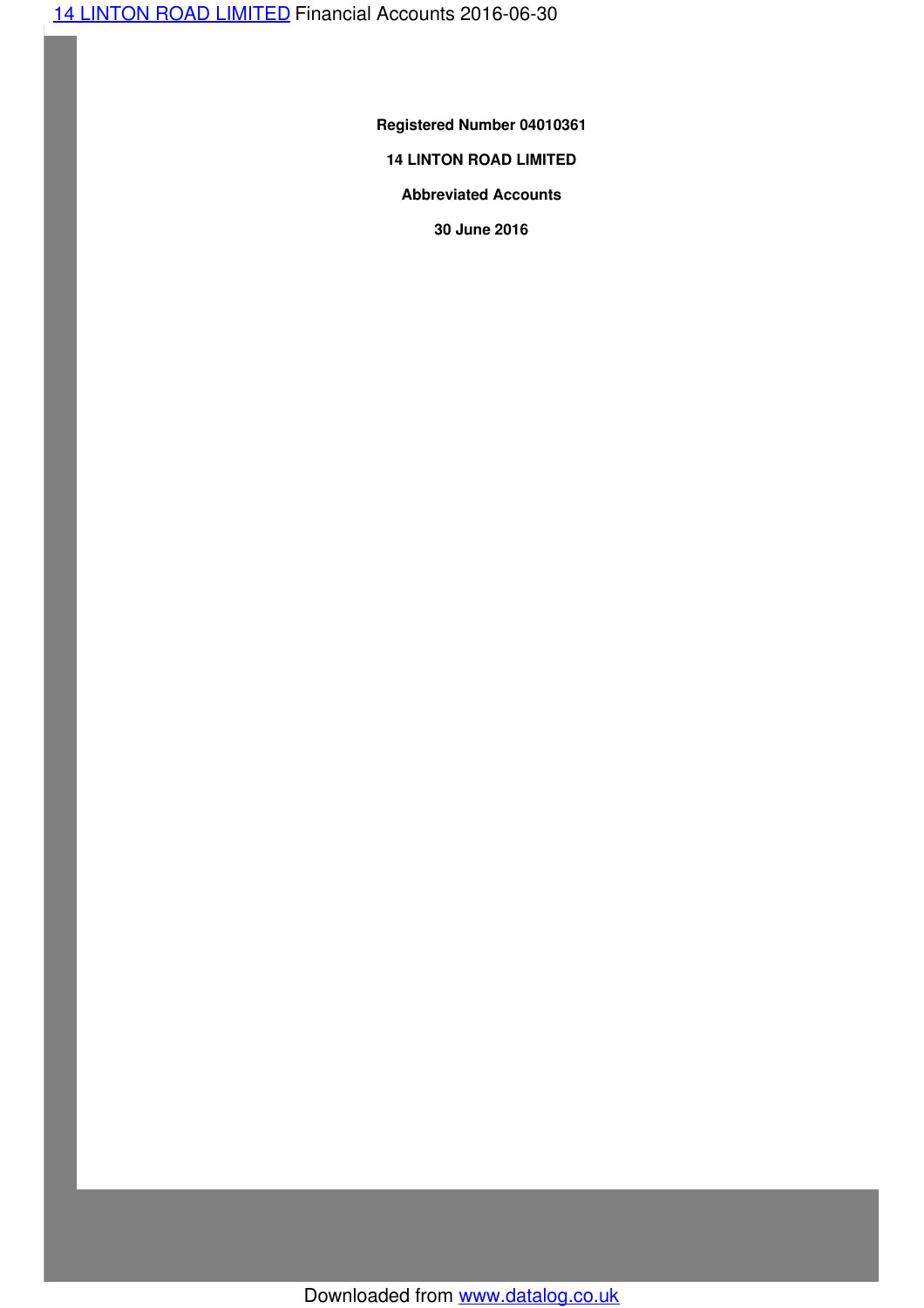#### **14 LINTON ROAD LIMITED Registered Number 04010361**

#### **Abbreviated Balance Sheet as at 30 June 2016**

|                                                | <b>Notes</b> | 2016           | 2015   |
|------------------------------------------------|--------------|----------------|--------|
|                                                |              | £              | £      |
| <b>Fixed assets</b>                            |              |                |        |
| Tangible assets                                | $\mathbf{2}$ | 2,000          | 2,000  |
|                                                |              | 2,000          | 2,000  |
| <b>Current assets</b>                          |              |                |        |
| Debtors                                        |              | 431            | 421    |
| Cash at bank and in hand                       |              | 390            | 14,372 |
|                                                |              | 821            | 14,793 |
| Creditors: amounts falling due within one year |              | (113)          | (100)  |
| Net current assets (liabilities)               |              | 708            | 14,693 |
| <b>Total assets less current liabilities</b>   |              | 2,708          | 16,693 |
| <b>Total net assets (liabilities)</b>          |              | 2,708          | 16,693 |
| <b>Capital and reserves</b>                    |              |                |        |
| Called up share capital                        |              | 1              | 1      |
| Share premium account                          |              | 1,999          | 1,999  |
| Other reserves                                 |              | 701            | 14,686 |
| Profit and loss account                        |              | $\overline{7}$ | 7      |
| <b>Shareholders' funds</b>                     |              | 2,708          | 16,693 |

- For the year ending 30 June 2016 the company was entitled to exemption under section 477 of the Companies Act 2006 relating to small companies.
- The members have not required the company to obtain an audit in accordance with section 476 of the Companies Act 2006.
- The directors acknowledge their responsibilities for complying with the requirements of the Act with respect to accounting records and the preparation of accounts.
- These accounts have been prepared in accordance with the provisions applicable to companies subject to the small companies regime.

Approved by the Board on 5 September 2016

And signed on their behalf by: **Alison Whittle, Director**